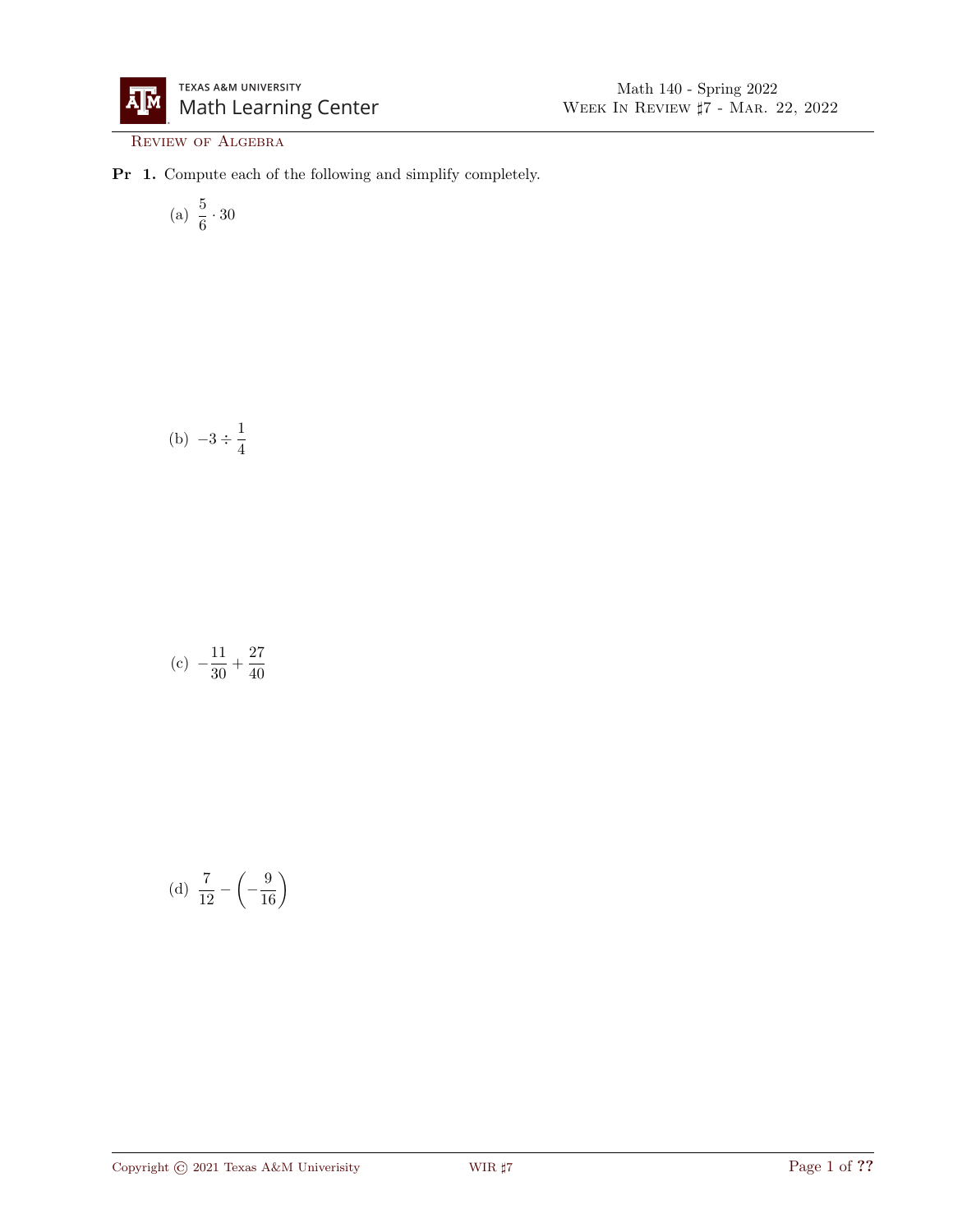Pr 2. Compute each of the following and simplify completely.

(a) 
$$
\frac{1}{7-9}
$$
  
(b)  $\left(\frac{7}{2}\right)^{-3}$ 

(c) 
$$
5^2 \cdot 5^{10}
$$

$$
(d) -\sqrt{64}
$$

- (e)  $\sqrt{-49}$
- (f)  $\sqrt[5]{-32}$

Pr 3. Simplify the expression, using the order of operations.

- (a)  $5(2+8\cdot 4)-7^2$
- (b)  $3^2 18 \div (11 5)$
- (c)  $(x y)^2$  when  $x = 10, y = 7$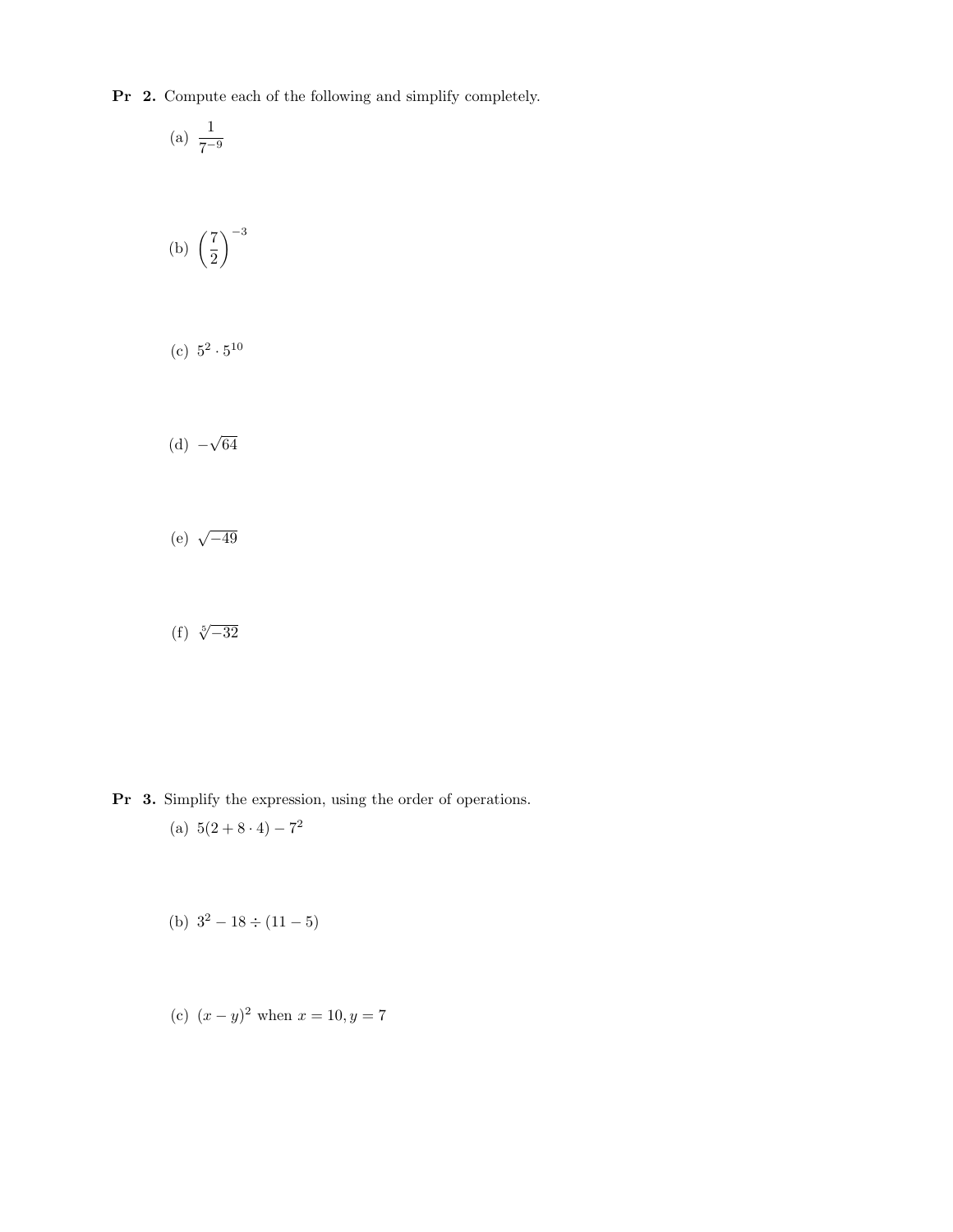Pr 4. Simplify each of the following.

$$
(a) \ \left(3x\right)^2 (5x)
$$

(b) 
$$
5q^3(q^2 - 2q + 6)
$$

(c) 
$$
(q+4)(q-8)
$$

(d) 
$$
(x+5)(x^2+4x-3)
$$

(e) 
$$
(4-6y)(4+6y)
$$

(f) 
$$
\frac{(y+5)(4-y)}{(y+4)(y-4)}
$$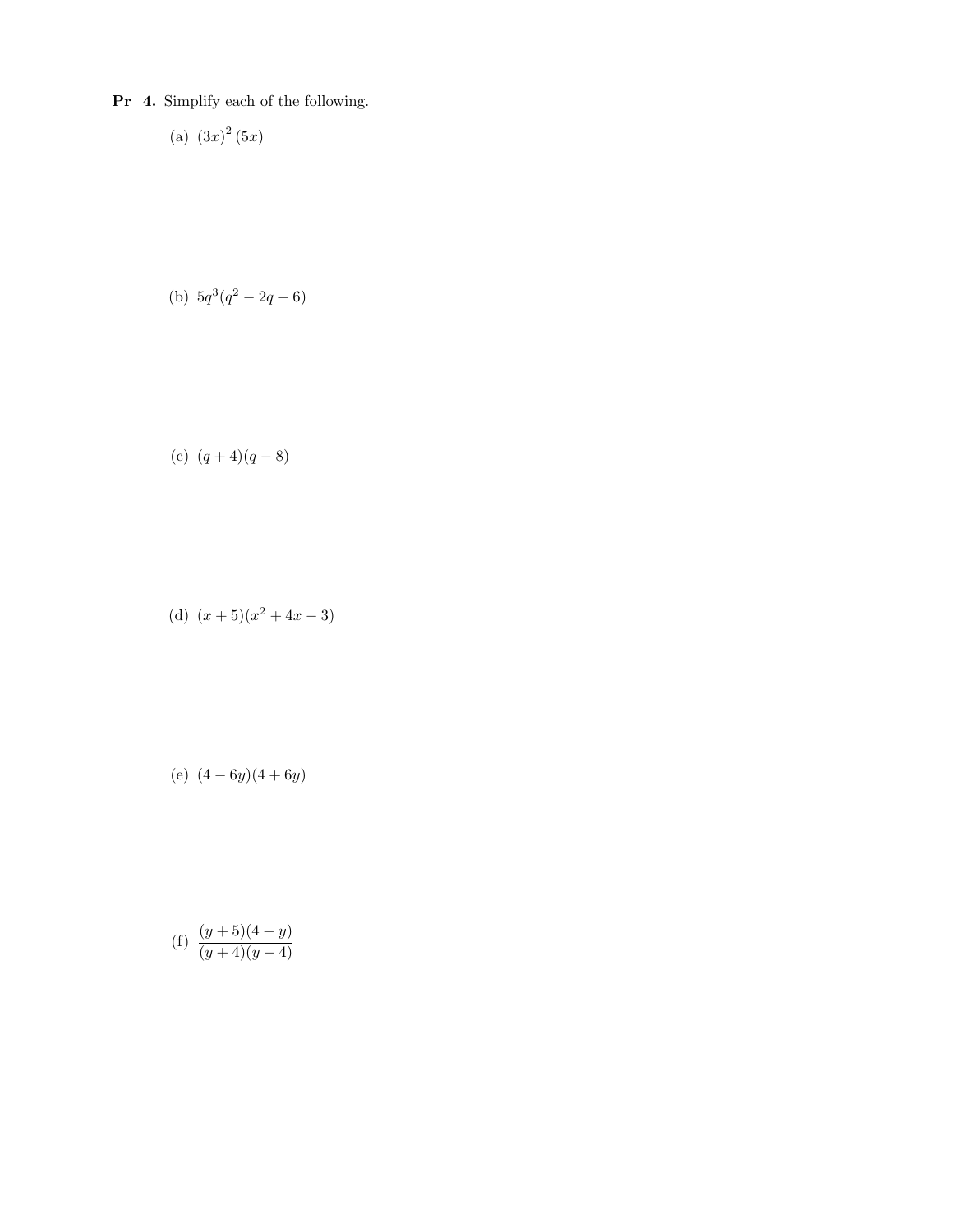- Pr 5. Factor each of the following.
	- (a)  $5x^3 15x^2 + 20x$

(b) 
$$
9x^3 - 9x^2 + 9x - 9
$$

(c) 
$$
m^2 - 13m + 30
$$

(d)  $6w^2 - w - 15$ 

(e)  $98r^3 - 72r$ 

(f)  $8p^2+2$